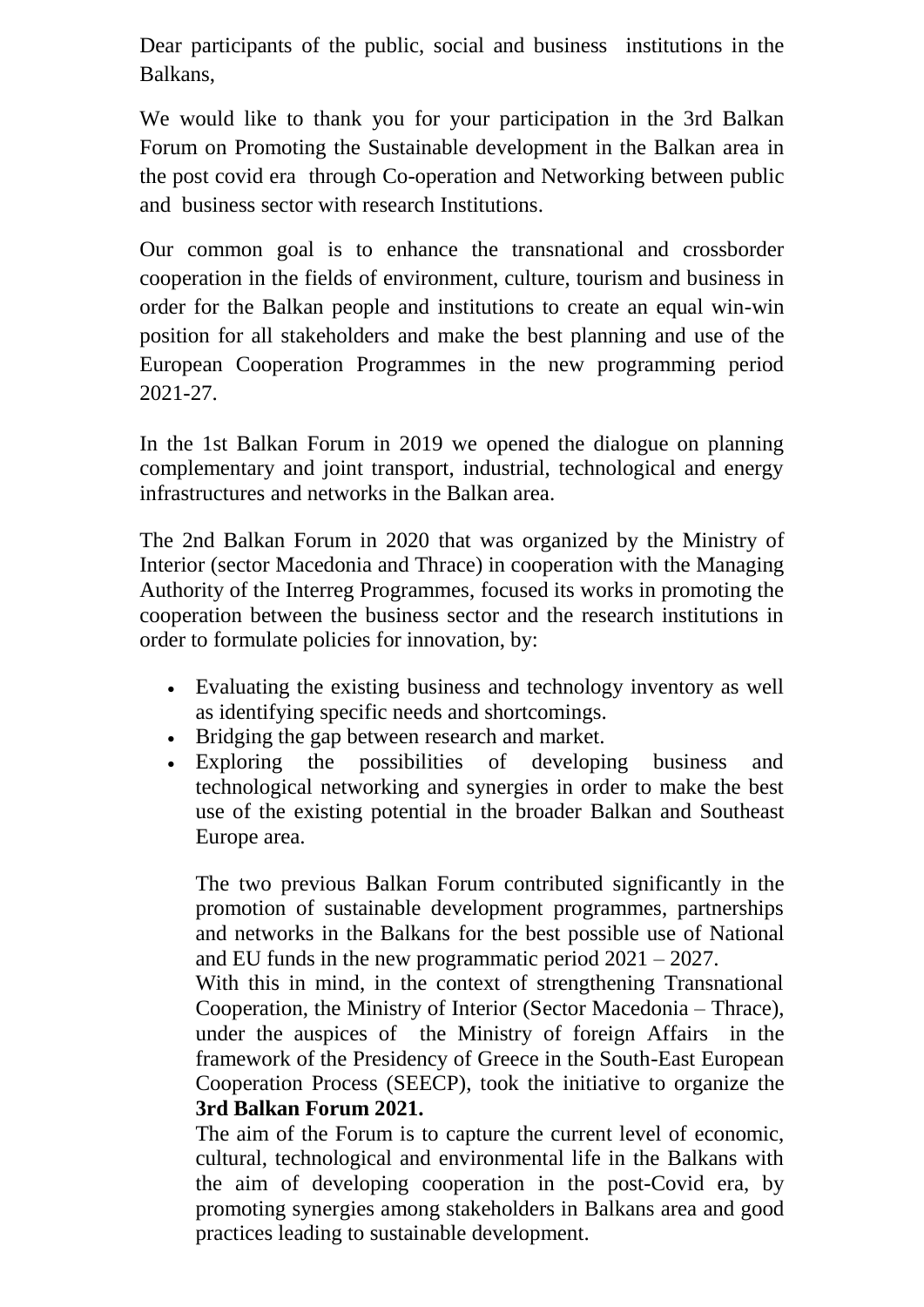Also it can contribute in the transition and consolidation of a greener economy, since environmental protection is an essential condition for sustainable development.

In particular in the post-covid era we can exploit the opportunities we have to develop the digital technology and infrastructure in order to communicate more effectively.

It is also clear that the European Commission's target for the 2021- 2027 Programming Period is designed to increase the EU Programmes and funds in Innovation and Green and Digital Transformation through the Policy Objectives 1,2,3.

In parallel since the Ministry of Interior (sector Macedonia and Thrace) has a significant experience of 10 years in evaluating, controlling and managing private investments we have launched via the Balkan Forum the Business to Government meetings in order to facilitate the potential investors in the Balkan area.

The fields for developing collaborative actions for sustainable development **in the Balkan area** are many:

**We are inter-connected by the rich environmental biodiversity** of the mountains, plains, lakes, rivers and seas of the Balkans, a large part of which is protected either by the European institutional framework of the Natura 2000 and by Directive 60/2000 on water management for the countries that are members of the EU and the Ramsar international treaty for all Balkan countries, or the Paris International Convention for the Prevention of Climate Change of 2015.

We are inter-connected by **the long-standing historical tradition of the Balkans in the production and and marketing of products and foods of PDO/ PGI quality** that are based on the rich biodiversity and the traditional way of their production. These products, either consumed by the local population and tourists or exported through international trade, are not just commodities. They transfer the biodiversity, local customs, history, culture of their local societies, and should therefore be protected as public goods.

We are inter-connected by **the rich architectural and cultural heritage** of the hundreds of traditional and historic settlements and the thousands of traditional buildings of the historical centers of the Balkan cities, which are protected by international treaties (1972 Paris Convention, Amsterdam Declaration 1975, Granada Convention 1985 and UNESCO texts).

We can promote policies and sustainable development programmes in the Balkans, as long as **we create the necessary "social capital of trust"** of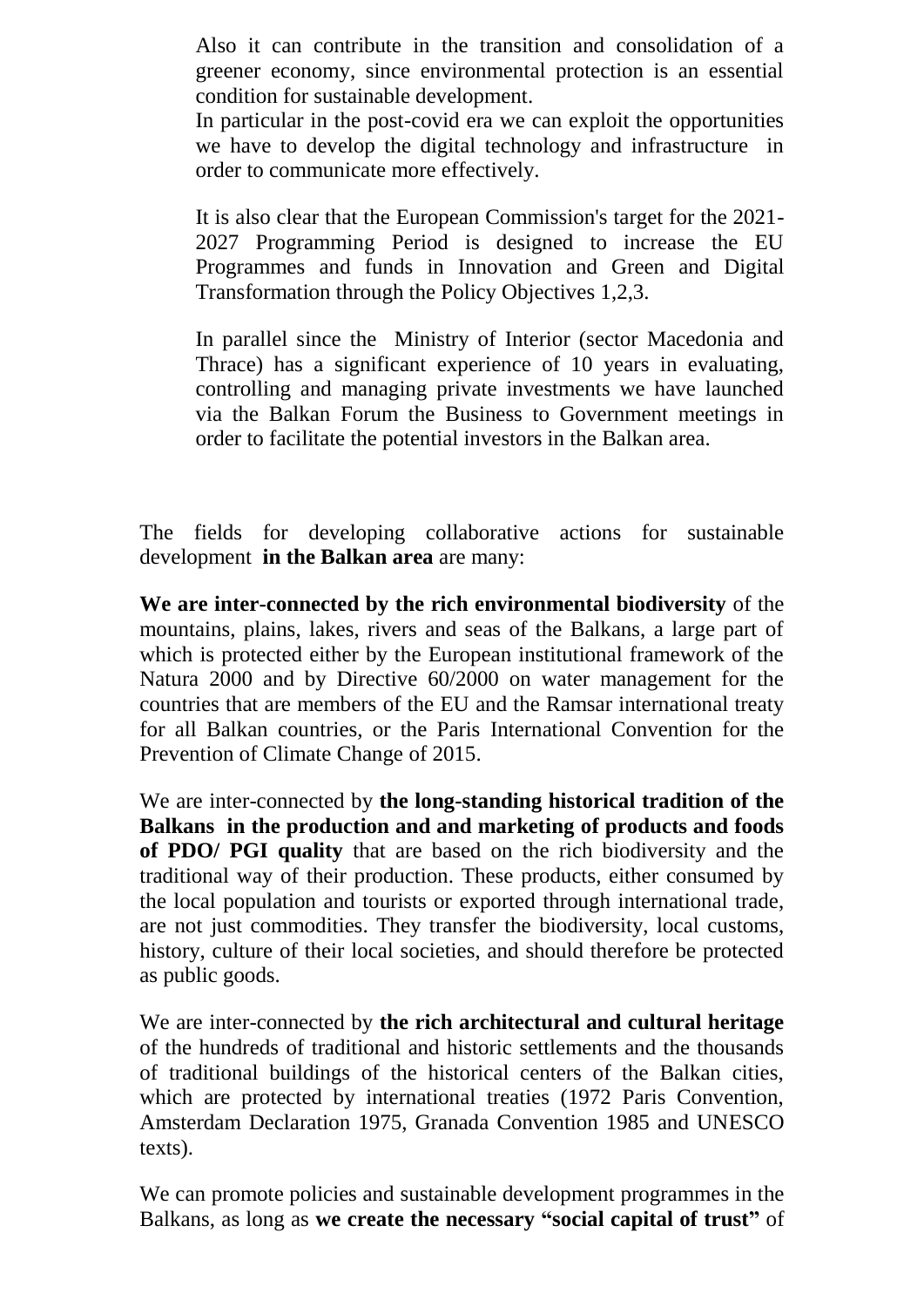the people and institutions through equal and mutually beneficial partnerships

The services of the Ministry for Macedonia-Thrace have set up a **Master Plan for the period 2019-2025**. Its main objectives are

- to strengthen transnational co-operation for sustainable codevelopment in the Balkans and SouthEast Europe,
- to exploit our regions' and countries' comparative advantages, and
- to transform them into competitive advantages, aiming at a Balkan, Mediterranean and South East Europe of fair, democratic and equitable cooperation through:
- 1) **The annual organization of the Balkan Programming Forum**. The successful event for three successive years proves that it is a necessity for the development of a meaningful public, programmatic and interdisciplinary dialogue on the conditions for co-development of the wider region of the balkans and South East Europe; We would be happy to strengthen the Institutional cooperation in the Balkans and see the next Balkan Forums to be transferred on rotational base in the capital cities of all Balkan countries.
- 2) **The creation and activation of a European Grouping for Territorial Cooperation** in which collective organizations from the fields of entrepreneurship and innovation sectors in the Balkans will participate.

The promotion of all the necessary actions for the modernization and further development of business, transport, industrial, technological and energy infrastructures and networks is a prerequisite both for the economic convergence of the regions and countries of the Balkans and for the promotion of transnational cooperation in the field of entrepreneurship and innovation. We therefore call on the European Commission to strengthen Interreg cross-border and -most importantly- transnational programmes, in order to incorporate projects that will promote actions of European Groupings for Territorial Cooperation.

3) **The European Structural Funds programmes of the current and new (2021-2027) programming periods** (Regional Development Fund, Agricultural Fund, Social Fund, Instrument for Pre-Accession Assistance for candidate countries, Horizon and EU initiatives and the Recovery fund);

**The synergies between the transnational (BalkanMed, ADRION, MED, MED ENI, Black Sea) and the cross-border Interreg Programmes** among the 12 Balkan countries with close cooperation with Mediterranean countries:

**The Ministry of Interior** (Macedonia and Thrace sector) focuses its efforts to develop projects in the Balkan, Black Sea and Mediterranean